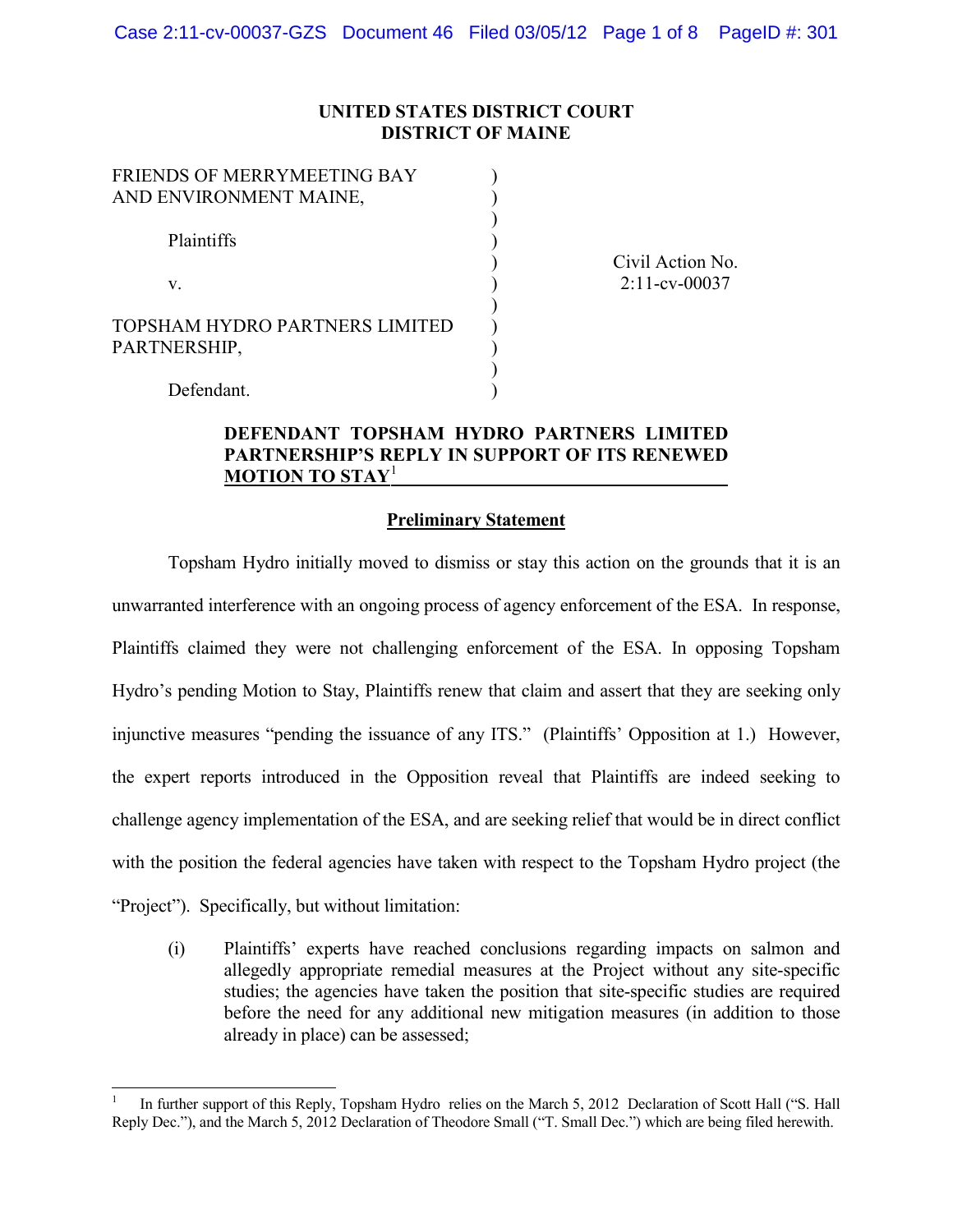- (ii) Plaintiffs seek substantial modification of fish passage systems at the Project; the existing fish passage systems were designed in consultation with federal fisheries agencies, and utilize state-of-the-art technology;
- (iii) Plaintiffs argue that the loss of one salmon could jeopardize the entire species; during the ongoing consultation process, NMFS has taken the position that the Project does not jeopardize the species; and
- (iv) Plaintiffs seek permanent alterations to the Project, which would remain in place after the issuance of an ITS; the agencies have stated they are prepared to issue an ITS that will permit Topsham Hydro to work with the agencies to conduct sitespecific studies for up to three years to determine whether any further mitigation efforts should be implemented.

The Updated Schedule that forms the basis of this Motion remains on track. Topsham Hydro has already received feedback from NMFS on the draft BA, and both NMFS and FERC have agreed to a plan that will result in the issuance of an ITS under terms that are dramatically different than those that Plaintiffs wish to pursue in this action.<sup>2</sup> This matter should be stayed to allow the agencies to formalize this agreement.

# **A. The Project Does Not Jeopardize GOM DPS Atlantic Salmon**

Plaintiffs' Opposition paints a grossly distorted picture of the status of the salmon population in the Androscoggin River and the effect of the Project on the species. Plaintiffs' Opposition further assumes as true the central factual issues in this case: (i) whether the Project is "taking" salmon in violation of the ESA; and (ii) whether these asserted takes are causing irreparable harm to the species. Plaintiffs' self-serving portrayal the alleged "facts" is not only inaccurate; it is inconsistent with the views expressed by the federal agencies.

There is no natal salmon population in the Androscoggin river, and there is very little accessible habitat in the river. (John Devine Report at  $3-6$ ).<sup>3</sup> For the ten years from 2001 to 2010,

<sup>&</sup>lt;sup>2</sup> Plaintiffs mistakenly claim that NMFS has not committed to the Updated Schedule. (Opposition at 4.) In fact, NMFS has stated that the Updated Schedule is acceptable, and has acted accordingly since then. (January 12, 2012 S. Hall Declaration at 2 and Ex. A thereto; S. Hall Reply Dec. at ¶ 6 and Ex. 1 thereto.)

The report of John Devine, one of Topsham Hydro's experts, is attached to the T. Small Dec. as Exhibit 1.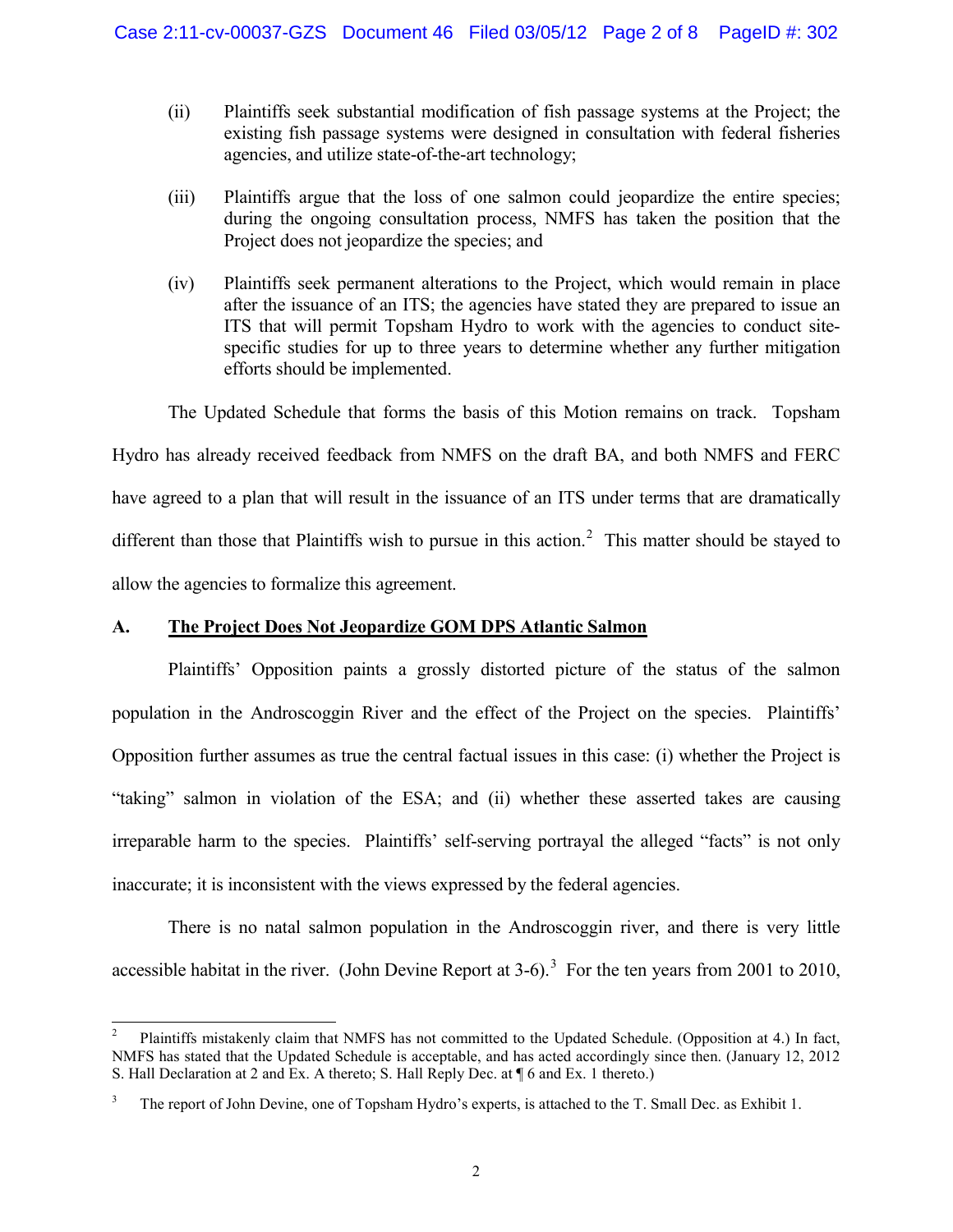the mean number of Atlantic salmon recorded returning to the Androscoggin River per year was less than 11 fish, and an average of 9 per year were of hatchery origin (*i.e.,* strays from other watersheds). (*Id.* at 6.) The only "stocking" program consists of having school groups plant approximately 1,200 frye in a minor tributary every year. (*Id.* at 4.) Survival estimates indicate that 0-3 adults would have been expected to return from the frye planted in this tributary since 2001, without regard to whether any dams existed on the river. (*Id.* at 8-9.) In short, there is no salmon population on the Androscoggin River that could be put in jeopardy by the Project. Moreover, the reports of Plaintiffs experts do not point to a single instance of actual harm to an actual salmon caused by the Project; rather, these reports are merely predictions of expected harm based on results from other projects on other rivers. *See* Randy Bailey Report *generally,* and at 9.

### **B. The Agency Consultation Process Is On Schedule**

The parties are in compliance with requirements of the Updated Schedule, which is the foundation of this Motion.<sup>4</sup> (S. Hall Reply Dec.  $\P$  5.) NMFS has provided it comments to the draft BA and Species Preservation Plan ("SPP") submitted on December 30, 2011.<sup>5</sup> NMFS has informed Topsham Hydro that it expects that the consultation process will result in the issuance of an ITS. (S. Hall Reply Dec. at ¶ 3(d).) Under an ITS, it is anticipated Topsham Hydro will work with NMFS to design and conduct studies on the effectiveness of upstream and downstream fish passage at its facility for up to three years, beginning with the 2013 season. (*Id.*  at ¶ 3.) Upon completion of the studies, Topsham Hydro and the agencies will re-initiate consultation and devise a plan for implementing measures, if any, that are warranted by the

 <sup>4</sup> Plaintiffs critique the Updated Schedule as referencing only a Biological Opinion, not any ITS, and state that a Bi Op does not authorize an incidental take. Plaintiffs also suggest that an ITS would add to the current timeline. (Opp. at 3.) In reality, an ITS is issued as part of a Bi Op. 50 CFR 402.14(i); an ITS is not an added step in the process that has not been included in the Updated Schedule, nor an added step that will delay the consultation process.

The agencies have dedicated even more focus to the SPP than with BA. The BA is the Licensee's document whereas the SPP is essentially an Agreement between the Agencies and the Licensee. (S. Hall Reply Dec. at  $\llbracket 2$ .)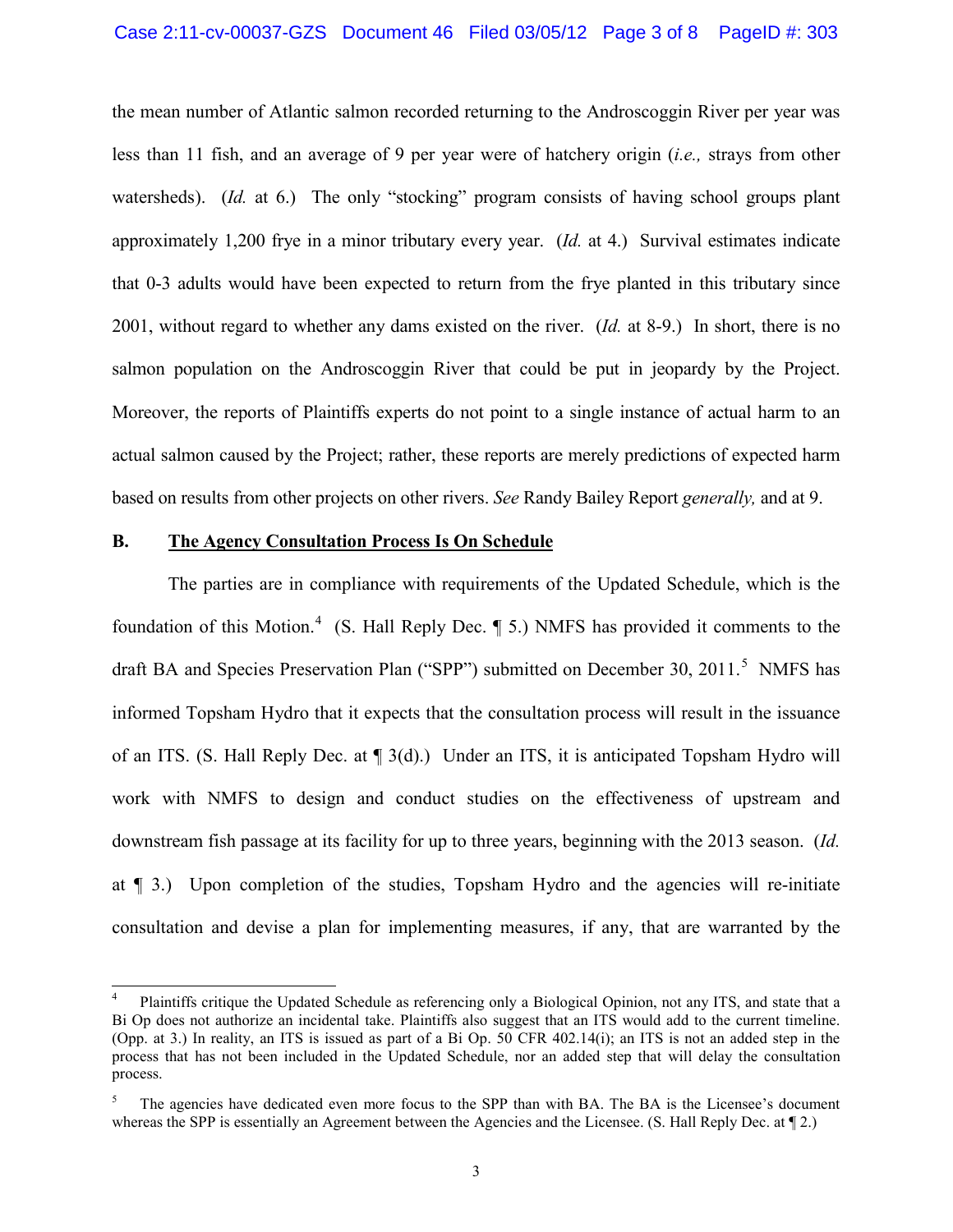studies. (*Id.* at ¶ 3(f).) A request to add the agreed conditions to the Topsham Hydro license as necessary will then be submitted to FERC, which has indicated it will add the agreed conditions as necessary. (*Id.* at ¶ 3(g).) Implementation of any new mitigation measures will occur in the summer season after this consultation.  $(Id.$  at  $3(h).$ <sup>6</sup>

#### **C. This Action Should Be Stayed Pursuant To The Primary Jurisdiction Doctrine**

### **1. Plaintiffs' Claims Implicate Tasks Assigned To Federal Agencies**

The questions of whether and to what extent Topsham Hydro's facility impact Atlantic salmon and what new measures might be necessary to mitigate any such impact are the central questions being addressed in the Section 7 consultation process. (Motion at 4, 7.) In addition, in order to grant the injunctive relief Plaintiffs seek, the Court would necessarily have to determine whether the Topsham Hydro facility causes harm to salmon as a species, rather than to individual salmon. *See Animal Welfare Institute v. Martin*, 668 F.Supp.2d 254, 264 (D. Me. 2009), *aff'd* 623 F.3d 19 (1st Cir. 2010). These are matters expressly assigned to federal agencies in the consultation process. *See* 50 C.F.R. §§ 402.13-402.14.

## **2. Agency Expertise Can Help Resolve Facts Before The Court**

Plaintiffs argue that this case is not "too technical for this Court to decide." (Opposition at 5.) This misconstrues the pertinent standards under the primary jurisdiction doctrine. "The doctrine, informed by principles of deference to agency decision making, gives effect to the eminently sensible notion that 'in cases raising issues of fact not within the conventional experience of judges or cases requiring the exercise of administrative discretion, agencies created by Congress for regulating the subject matter should not be passed over.'" *Massachusetts v. Blackstone Valley Elec. Co.,* 67 F.3d 981, 992 (1st Cir.1995) (quoting *United States v. Western* 

 <sup>6</sup> The agencies' views contrast starkly with the relief sought by Plaintiffs. Plaintiffs seek, among other things, (i) immediate operational shutdowns; (ii) vague, undefined studies; (iii) the construction of a fish hatchery, which, according to Plaintiffs, would take a year to complete; (iv) the design of new fish passages "within 12 months"; and (v) significant, permanent alterations to Topsham Hydro's facility that would not be completed this Fall. (*See* Randy Bailey Report, a copy of which is attached to the T. Small Dec. as Exhibit 2 at pp. 40-41, 105.)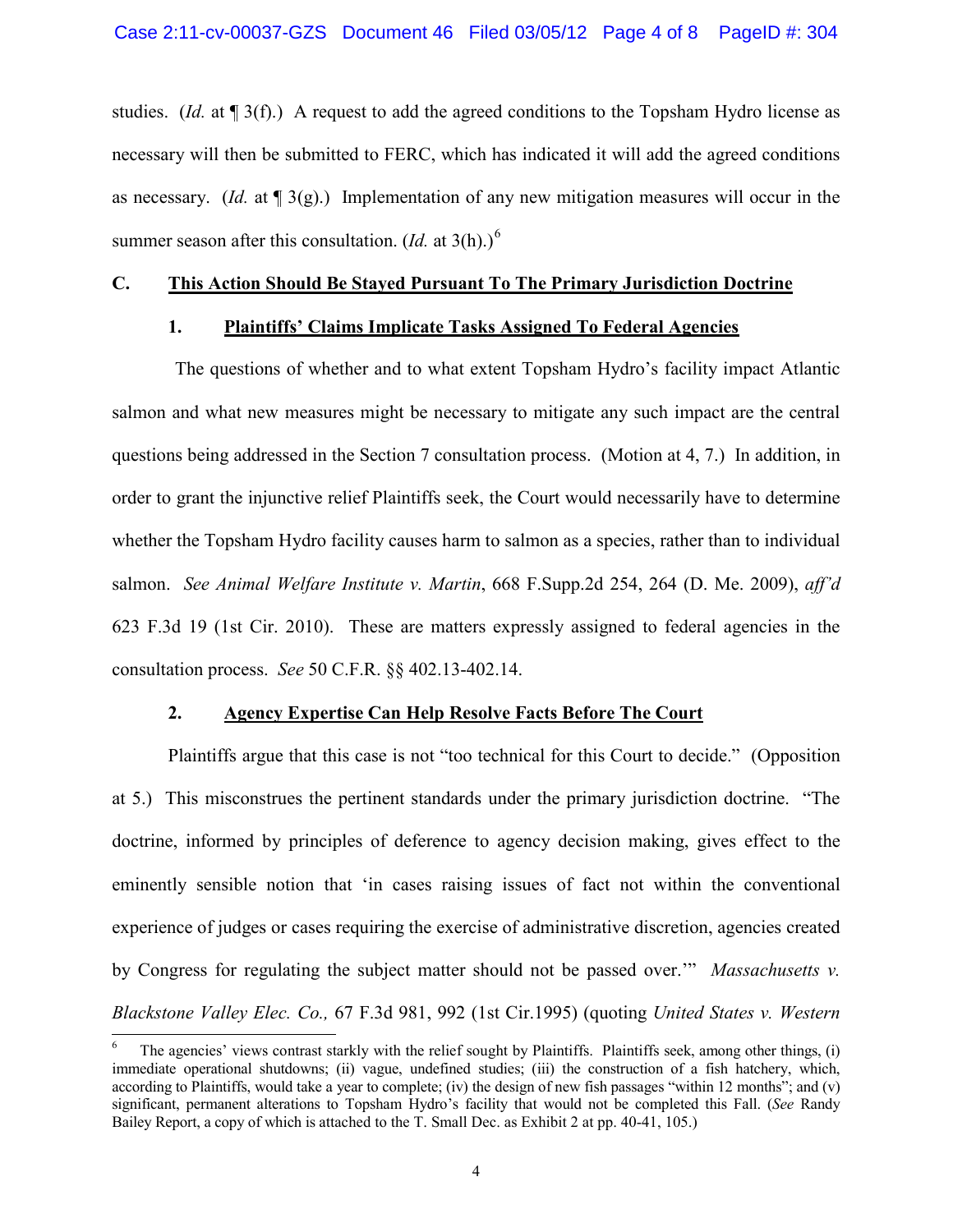*Pacific Railroad Co.,* 352 U.S. 59, 64 (1956)). "The doctrine is intended to serve<sup>[]</sup> as a means of coordinating administrative and judicial machinery, and to promote uniformity and take advantage of agencies' special expertise." *Id.* (internal quotations omitted).

Thus, the question under the primary jurisdiction doctrine is not, as Plaintiffs suggest, whether the Court lacks any ability to resolve the dispute. Rather, the question is whether the issues raised in the dispute implicate agency expertise that should be afforded deference. Such deference is appropriate in this case. *Babbitt v. Sweet Home Chapter of Communities for a Great Oregon,* 515 U.S. 687, 703 (1995)).

#### **3. Permitting Completion Of The Consultation Process Would Aid The Court**

Plaintiffs argue that awaiting agency action would not aid the Court because "agencies are not addressing the *current* unauthorized takes that have been ongoing." (Opposition at 6) (emphasis in original). As discussed in the Motion, the issuance of an ITS, as opposed to the issuance of an Incidental Take Permit, *does* constitute a conclusion that there is no prohibited taking within the meaning of the ESA. (Motion at pp. 3-4.) In addition, other questions raised by Plaintiffs' request for relief, including what impact any take has on the species as a whole, *Animal Welfare Institute*, 668 F.Supp.2d at 264, and what new measures, if any, should be implemented to mitigate that impact are being addressed, and already have been significantly answered by the agencies. Allowing the agencies a few months to complete consultation would aid the Court in resolving these questions.

### **D. The Court Should Exercise Its Inherent Authority to Stay This Action**

Plaintiffs raise three arguments as to why the Court should not exercise its inherent authority to stay this case: (i) a stay will cause significant hardship to salmon; (ii) the equities favor continuing the case; and (iii) a stay would not conserve judicial resources. All three arguments are without merit.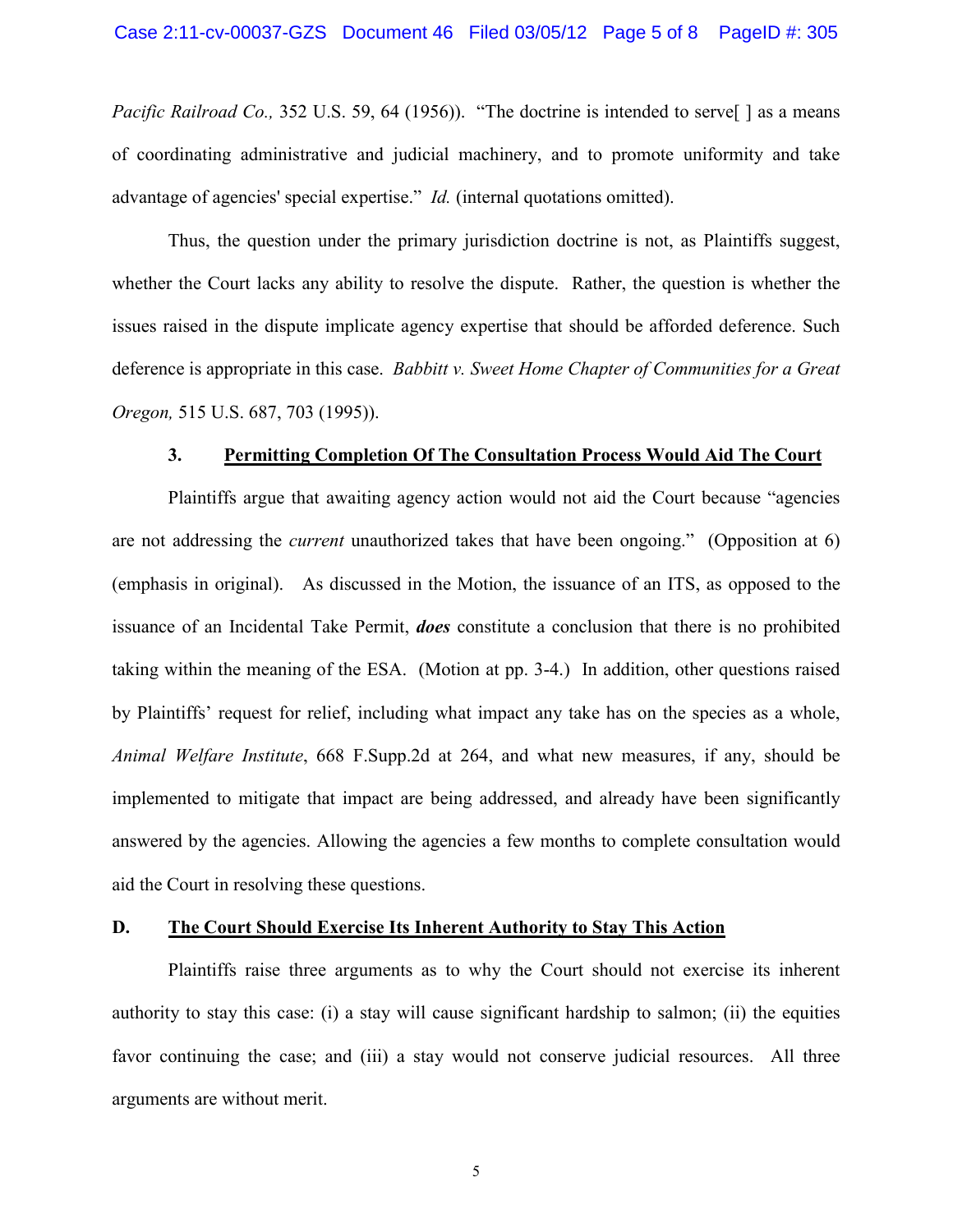## **1. A Stay Will Not Harm Atlantic Salmon**

Aside from, or perhaps consistent with, the fact that there is no natal salmon population in the Androscoggin River, during consultation the agencies have taken the position that the Project does not pose a threat to the Atlantic salmon species, and that a three-year period is necessary to conduct site-specific studies. (S. Hall Reply Dec. at ¶¶ 3-4.) There is currently no evidence that the Project poses a threat to salmon. Clearly, the Agencies do not agree that any impact the Project may have on salmon during a stay poses any immediate threat to the species. Of course, the Court cannot resolve such issues in the present Motion. Yet, that is the very point of the Motion: the circumstances of this case will inevitably require the Court resolve conflicts between the positions taken by Plaintiffs and the positions taken by federal agencies in the consultation process. A stay would eliminate the possibility that the Court's decisions and the agencies' decisions would conflict, and would, therefore, eliminate the possibility that Topsham Hydro could be subjected to conflicting outcomes.

A stay will have no measurable impact on any relief Plaintiffs seek. For the most part, the relief Plaintiffs seek, if granted, could not be implemented for many months, or longer (T. Small Dec.  $\P$  4 and Ex. 2 thereto at 40-41, 105.); the measures proposed by Plaintiffs cannot be implemented this Fall under any circumstances.

#### **2. The Equities Weigh In Favor Of A Stay**

Plaintiffs' incendiary charge that Topsham Hydro made a business decision to harm salmon (Opposition at 8) is demonstrably false. The Project is equipped with state-of-the-art fish passage systems that were designed with the guidance of federal agencies. (J. Devine Report at 9-10.). Topsham Hydro has been working closely with the agencies since the ESA listing – less than two years ago – to develop a comprehensive plan to assess the Project's impact on salmon and, if necessary, implement additional protective measures. Plaintiffs may not view this plan as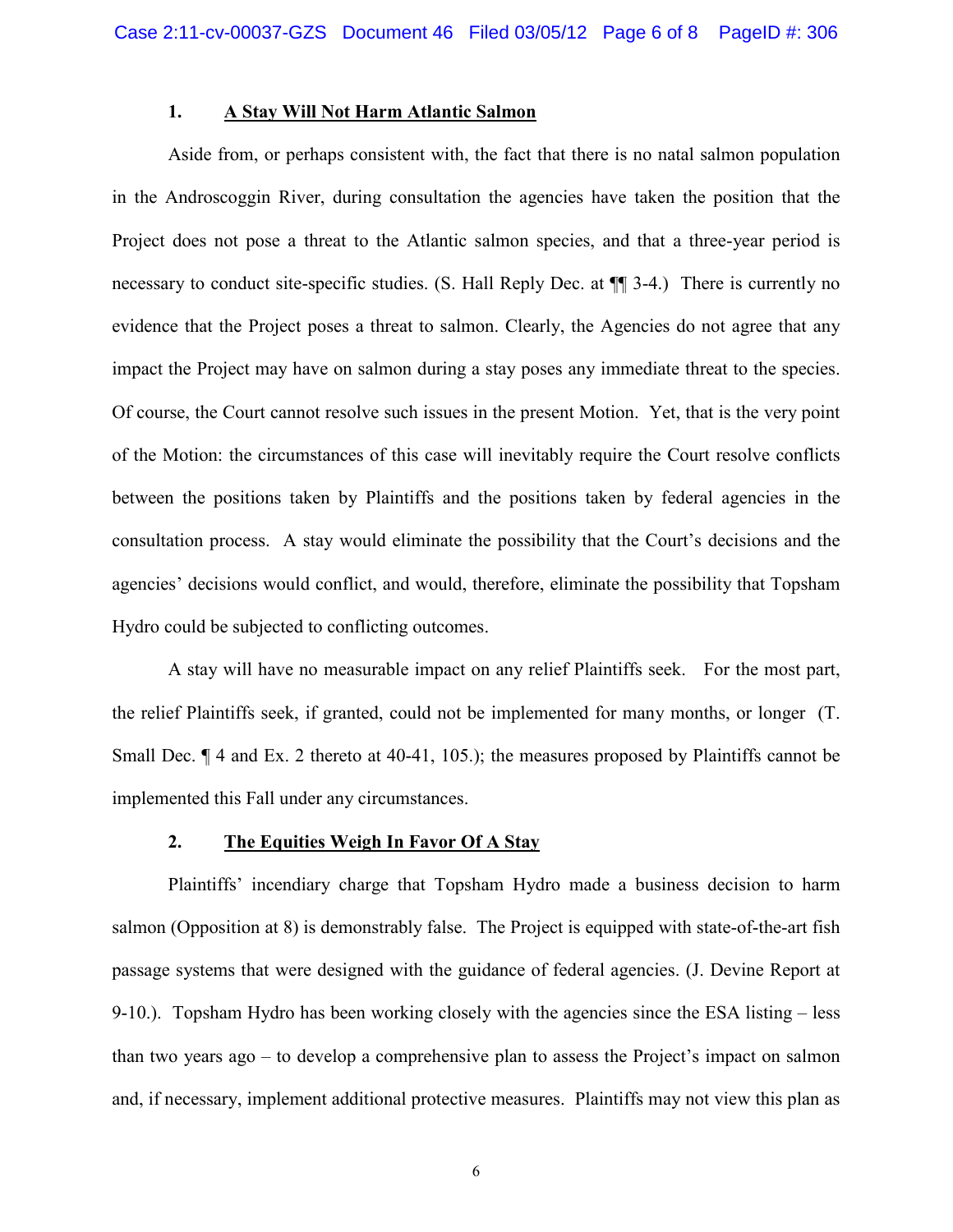sufficient. But this is not the proper forum to challenge that plan. *Bennett v. Spear*, 520 U.S. 154, 173-174, 179 (1997). Nor would it be appropriate or equitable to subject Topsham Hydro to Plaintiffs' dramatically different plan.

## **3. A Stay Will Conserve Judicial Resources**

To argue that a stay would not conserve judicial resources, Plaintiffs cite a portion of the Recommended Decision on Topsham Hydro's original Motion to Dismiss. In that excerpt, the Court stated that the issuance of a *permit* is irrelevant to the question of whether a take is occurring, and that speculation that a conflict may arise with agency action is not a reason to stay the case. (Opposition at 9.) Although issuance of a permit might not implicate the taking question before the Court, the issuance of an ITS would. (Motion at 3-4.) In addition, based on consultation to date, we are past the point of speculation about the agencies' conclusions. Topsham Hydro's facility does not pose a threat to the species, and, as a result, the agencies are prepared to authorize the issuance of an ITS. The only way those conclusions would not conflict with the Court's findings would be if the Court were to find either that Topsham Hydro has not committed a take or that, whether or not a take has occurred, the relief requested by Plaintiffs should not be granted. A stay will eliminate the risk of conflicting outcomes in the agency process and this action.

Dated: March 5, 2012 Respectfully submitted,

/s/ Theodore A. Small

Paul McDonald Theodore A. Small Bernstein Shur 100 Middle Street; PO Box 9729 Portland, ME 04104-5029 207-774-1200

Attorneys for Defendant Topsham Hydro Partners Limited Partnership